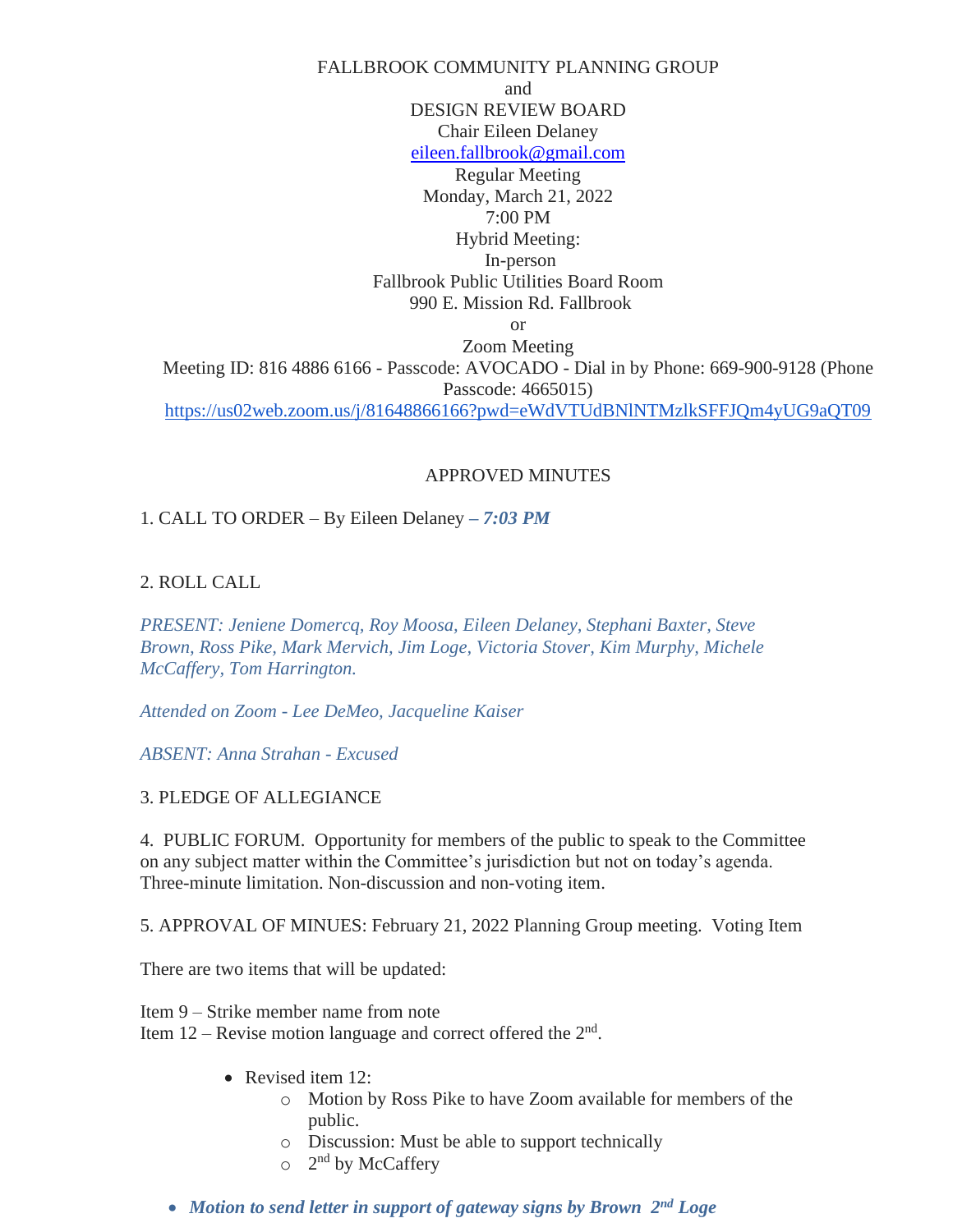- *Yes-* Domercq, Moosa, Delaney, Baxter, Brown, Pike, Mervich, Loge, Stover, DeMeo, Murphy, Kaiser, McCaffery,Harrington.
- *No*
- *Abstain*
- *Non-Voting – Strahan (absent)*
- *Motion Passes*
- 6. Presentation and request for letter in support of Gateway Signs design and location (concept previously approved as
- part of the Signs & Banners in the Public Right of Way Program). Applicant/Contact: Lila McDonald, CEO Fallbrook

Chamber of Commerce, [lila.mcdonald@fallbrookchamberofcommerce.org](mailto:lila.mcdonald@fallbrookchamberofcommerce.org) Community Input. Voting Item.

- *Motion to send letter in support of gateway signs by Stover 2<sup>nd</sup> Pike*
- *Yes-* Domercq, Moosa, Delaney, Baxter, Brown, Pike, Mervich, Loge, Stover, DeMeo, Murphy, Kaiser, McCaffery,Harrington.
- *No*
- *Abstain*
- *Non-Voting – Strahan (absent)*
- *Motion Passes*

7. Presentation and request for a letter in support for proposals that requests LAFCO's approval for each agency to separately and concurrently detach from the San Diego County Water Authority (SDCWA) and annex to the Eastern MWD (Riverside County). Contacts: FPUD GM, Jack Bebee, [jackb@fpud.com](mailto:jackb@fpud.com) and RMWD GM Tom Kennedy, [tkennedy@rmwd.com](mailto:tkennedy@rmwd.com) Community Input. Voting Item.

- *Motion by to send letter in favor of split Pike 2<sup>nd</sup> Moosa*
- *Yes- Domercq, Moosa, Delaney, Brown, Pike, Mervich, Loge, Stover, DeMeo, Murphy, Kaiser, McCaffery, Harrington.*
- *No*
- *Abstain*
- *Non-Voting – Strahan (absent), Baxter (recused)*
- *Motion Passes*
- *Recused – Baxter – (Due to bring married to Dave Baxter – Presenter)*

8. Discussion and recommendations for Enforcement. **Cannabis Ad Hoc Committee.**  Community Input. Voting Item.

Presentation by Youth Advocate Coalition

**No vote brought forward**

9. Request for a Minor Deviation for a new sign for Cricket. APN: 104-201-22-00 Location: 1352 Mission Rd. Fallbrook. Applicant/Contact: Peter Lapsiwala, [peterlapsiwala@permitsandmore.com,](mailto:peterlapsiwala@permitsandmore.com) County Planner: Jenny Tran, [jenny.tran@sdcounty.ca.gov.](mailto:jenny.tran@sdcounty.ca.gov) **Design Review Board Committee.** Community Input. Voting Item.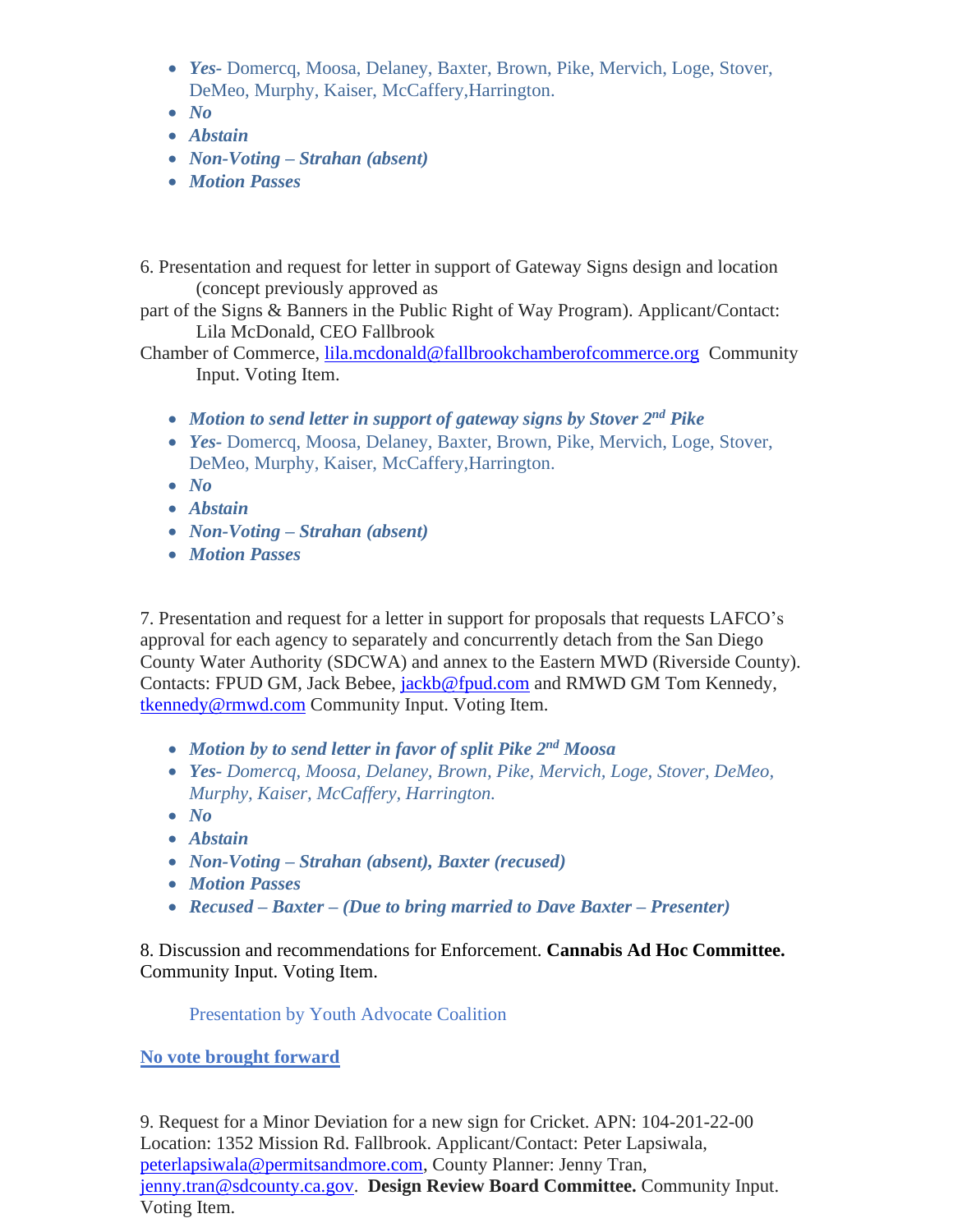- *Motion to approve as presented by Murphy by 2<sup>nd</sup> Pike*
- *Yes- Domercq, Moosa, Delaney, Baxter, Brown, Pike, Mervich, Loge, Stover, DeMeo, Murphy, Kaiser, McCaffery,Harrington.*
- *No*
- *Abstain*
- *Non-Voting – Strahan (absent)*
- *Motion Passes*

10. Request for Site Plan Exemption for a handicap ramp & handicapped parking. APN: 103-233-15-00 Location: Boys & Girls Club 445 E. Ivy, Fallbrook. Applicant/Contact: Preston Ball, preston.pbd@cox.net,760- 717-0031. County Planner:

[AJ.Aziz@sdcounty.ca.gov.](mailto:AJ.Aziz@sdcounty.ca.gov) **Design Review Board Committee**. Community Input. Voting item.

- *Motion to approve as presented by McCaffery 2 nd Stover*
- *Yes- Domercq, Moosa, Delaney, Baxter, Brown, Pike, Mervich, Loge, Stover, DeMeo, Murphy, Kaiser, McCaffery, Harrington.*
- *No*
- *Abstain*
- *Non-Voting – Strahan (absent)*
- *Motion Passes*

11. PDS 2022-AD-22-003 Administrative Permit for Ag Clearing. APN 102-470-32-00. Via El Dorado. Applicant/Owner: Anthony Barbato, [abeinv.la@gmail.com,](mailto:abeinv.la@gmail.com) County Planner: Souphie Sakdarak,

[souphalak.sakdarak@sdcounty.ca.gov.](mailto:souphalak.sakdarak@sdcounty.ca.gov) Land Use Committee. Community Input. Voting Item.

- *Motion to approve as presented by Harrington 2 nd Murphy*
- *Yes- Domercq, Moosa, Delaney, Baxter, Brown, Pike, Mervich, Loge, Stover, DeMeo, Murphy, Kaiser, McCaffery, Harrington*
- *No*
- *Abstain*
- *Non-Voting – Strahan (absent)*
- *Motion Passes*

12. Request for Site Plan Exemption for a 48 inch high open pole fence. APN: 103-134- 09-00. Location; Bonita Market, N. Main Ave., Fallbrook. Applicant/Contact: Roberto Ricardez, [Robert.45@icloud,com.](mailto:Robert.45@icloud,com) County Planner: Vicky Doan,

[Vicky.doan@sdcounty.ca.gov.](mailto:Vicky.doan@sdcounty.ca.gov) **Design Review Board Committee.** Community Input. Voting Item

- *Motion to Deny by Murphy 2 nd Pike*
- *Yes- Domercq,Delaney, Baxter, Brown, Pike, Mervich, Loge, Stover, DeMeo, Murphy,McCaffery, Harrington.*
- *No*
- *Abstain – Moosa, Kaiser*
- *Non-Voting – Strahan (absent)*
- *Motion Passes*

13. PDS2021-ZAP-03-006W2 T-Mobile SD6948A. Resubmittal for a T Mobile Cell Site. Location: 1907 Carriage Lane, Fallbrook. Applicant/Contact: Michael Iacopetti, Michael.iacopetti@sacw.comCounty Planner Souphie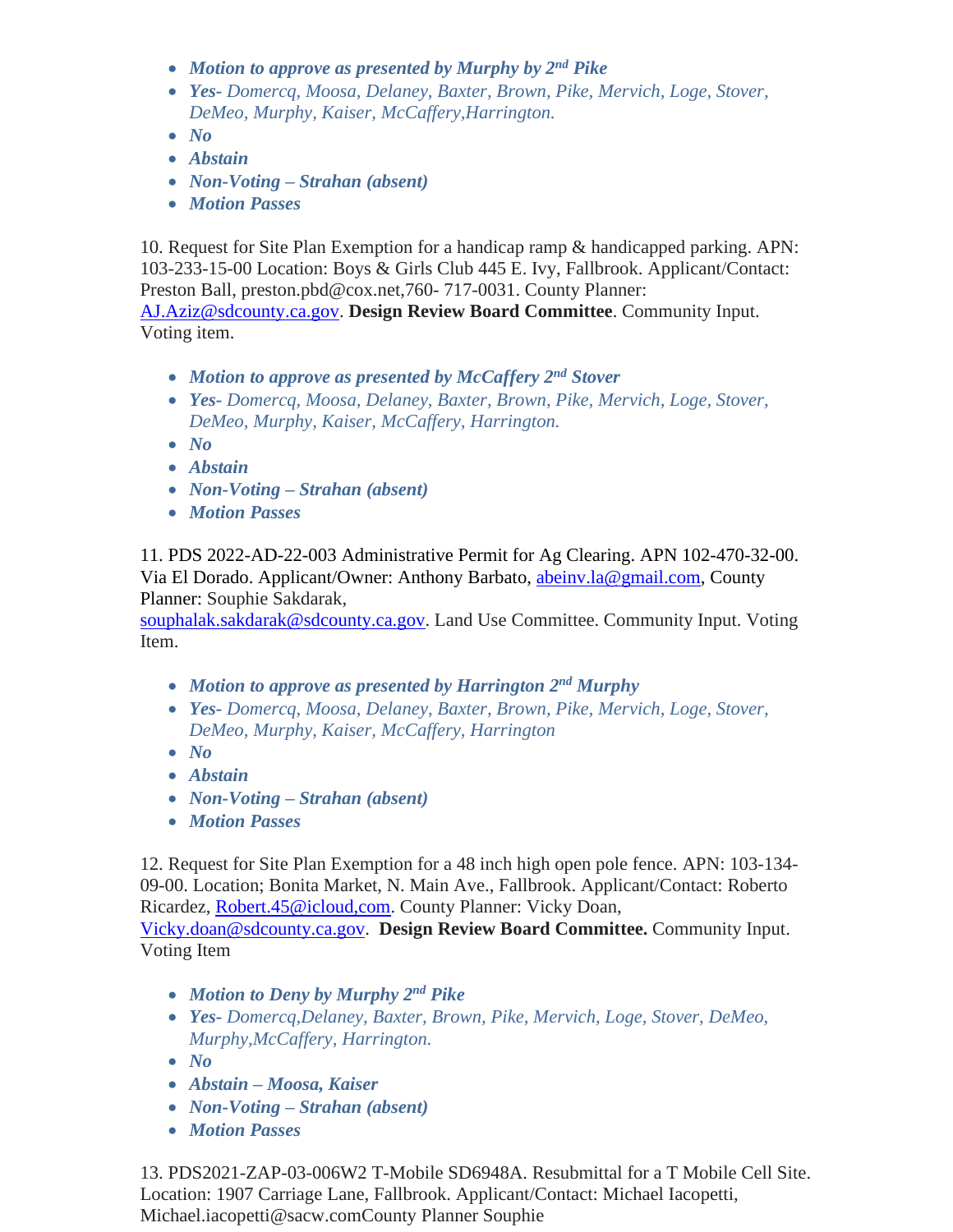Sakdarak[,souphalak.sakdarak@sdcounty.ca.gov.](mailto:souphalak.sakdarak@sdcounty.ca.gov) **Public Facilities Committee**. Community Input. Voting Item.

- *Motion to approve as presented by Moosa 2<sup>nd</sup> Loge*
- *Yes- Domercq, Moosa, Delaney, Baxter, Brown, Pike, Mervich, Loge, Stover, DeMeo, Murphy, Kaiser, McCaffery, Harrington*
- *No*
- *Abstain*
- *Non-Voting – Strahan (absent)*
- *Motion Passes*

14. Request for Site Plan Exemption for a sign. Location: Fallbrook Healthcare District, Brandon St. Fallbrook. Contact: Rachel Mason, [rmason@fallbrookhealth.org](mailto:rmason@fallbrookhealth.org) County Planner: Vanessa Pash, [Vanessa.pash@sdcounty.ca.gov.](mailto:Vanessa.pash@sdcounty.ca.gov) **Design Review Board Committee.** Public Input. Voting Item.

- *Motion to approve as presented by Mervich 2 nd Baxter*
- *Yes- Domercq, Moosa, Delaney, Baxter, Brown, Pike, Mervich, Loge, Stover, DeMeo, Murphy, Kaiser, McCaffery, Harrington..*
- *No*
- *Abstain*
- *Recused -Moosa*
- *Non-Voting – Strahan (absent)*
- *Motion Passes*

# 15. FOR COMMITTEES:

Authorization of Teleconferencing Meeting Option Pursuant to Government Code Section 54953(e)

A motion to find there is a proclaimed state of emergency and state and local officials have imposed or recommended measures to promote social distaning authorizing teleconferenced meetings pursuant to Government Code section 54953(e). [This motion is intended to apply to all of the legislative body subcommittees this legislative body has created.] [If the legislative body does not hold a meeting within the next 30 days, the chair is directed to review the status of the state of emergency and whether state or local officials continue to impose or recommend measures to promote social distancing. If both conditions exist, the chair is directed to memorialize such determination in writing and such writing will be presented for ratification at the next meeting of the legislative body.] **Community Input. Planning Group. Voting Item.**

- *Motion by Murphy 2 nd McCaffery*
- *Yes Domercq, Moosa, Delaney, Baxter, Brown, Pike, Mervich, Loge, Stover, DeMeo, Murphy, Kaiser, McCaffery, Harrington.*
- *No*
- *Abstain*
- *Non-Voting - Strahan (absent)*
- *Motion Passes*

# 16. PLANNING GROUP BUSINESS AS NEEDED:

 Announcements & Correspondence: Reports: Michele McCaffery: Policy I-1 and Brown Act Reference/ Updates Lee DeMeo & Jeniene Domercq: Parliamentary Procedure Reference Mark Mervich: Technical Advisor in-person meetings